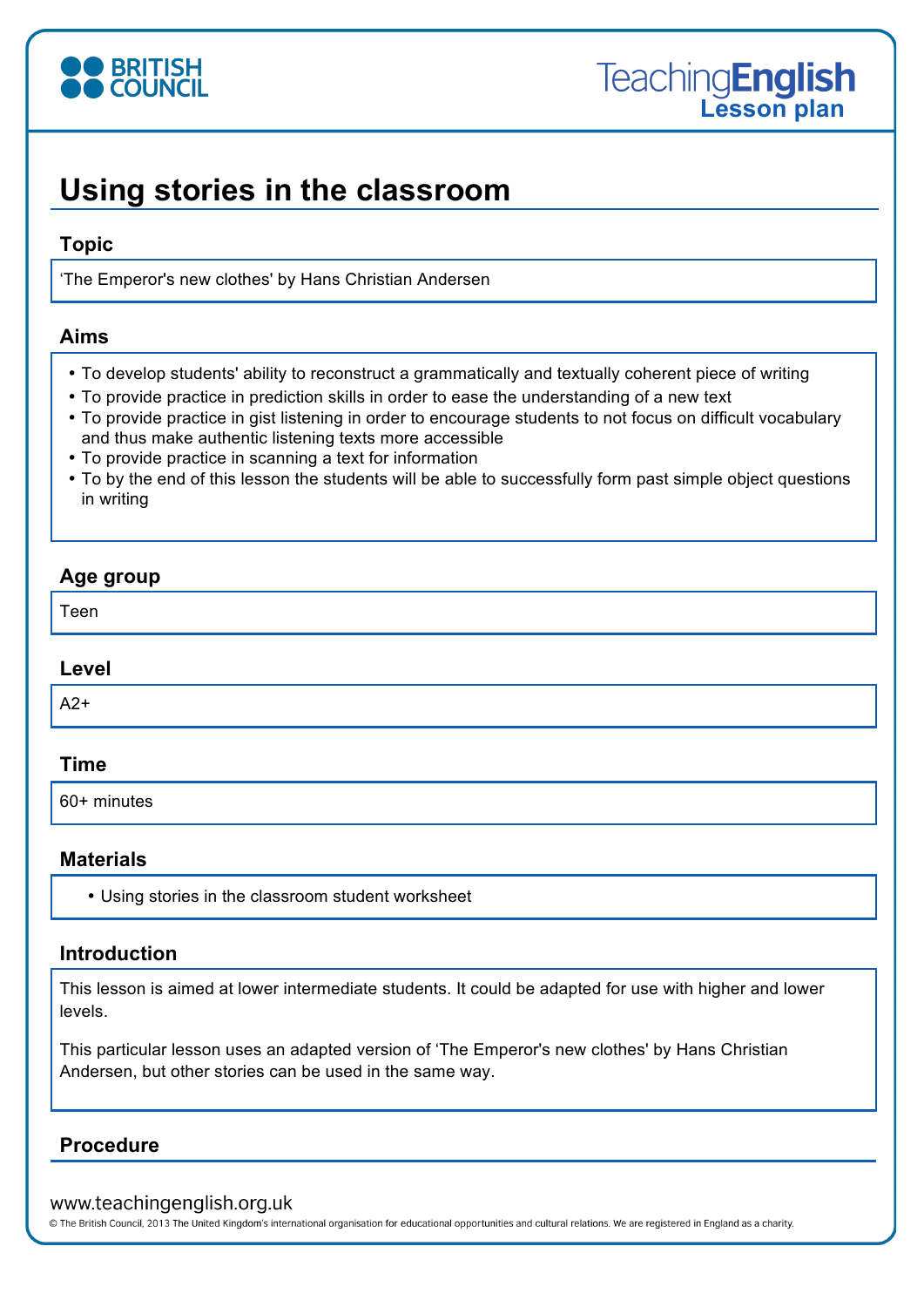

| 1. Introduction<br>$(5 \text{ mins})$        | • Start by eliciting different types of leaders: king, queen, president, prime<br>minister, emperor etc.<br>• Ask students what kind of a personality they think a good leader needs.<br>• Tell them you are going to read the beginning of a story about a leader and<br>that they need to listen very carefully as they will need to reproduce the text<br>from memory. Tell them that you will read it twice but that they are not<br>allowed to make notes at this stage.                                                                                                                                                                                                                                                                                                                                                                                                                                                                                                                                                                                                           |                |                |       |  |  |  |  |
|----------------------------------------------|-----------------------------------------------------------------------------------------------------------------------------------------------------------------------------------------------------------------------------------------------------------------------------------------------------------------------------------------------------------------------------------------------------------------------------------------------------------------------------------------------------------------------------------------------------------------------------------------------------------------------------------------------------------------------------------------------------------------------------------------------------------------------------------------------------------------------------------------------------------------------------------------------------------------------------------------------------------------------------------------------------------------------------------------------------------------------------------------|----------------|----------------|-------|--|--|--|--|
| 2. Task 1:<br><b>Reading (15</b><br>minutes) | • Put the students into pairs and write their names on the left hand side of the<br>board. Each pair has 3 'lives'. Draw 3 lines next to each pairs' names to<br>represent their 'lives'.<br>• Read the text twice (Use the teacher's numbered square sheet).<br>• Hand out the worksheet with the numbered blank squares (task1). Tell them<br>that each box represents a word from the text.<br>• Ask each pair in turn to suggest a word that they remember hearing from the<br>text. (The words do not need to be in order).<br>• If the word is present, tell them which number it is and the students write it in<br>the correct box. Make sure you cross out the word on your copy, so you know<br>which words have been 'found'.<br>• If the word is not there or has already been called out, the pair loses a life.<br>Wipe off one of the lines from the board to show how many lives they have<br>left.<br>• Continue going round the classroom until the whole story has been<br>reconstructed or all the pairs have run out of lives. Finally read out the text<br>again. |                |                |       |  |  |  |  |
|                                              | Many                                                                                                                                                                                                                                                                                                                                                                                                                                                                                                                                                                                                                                                                                                                                                                                                                                                                                                                                                                                                                                                                                    | years          | ago            | there |  |  |  |  |
|                                              | 1                                                                                                                                                                                                                                                                                                                                                                                                                                                                                                                                                                                                                                                                                                                                                                                                                                                                                                                                                                                                                                                                                       | $\overline{2}$ | 3              | 4     |  |  |  |  |
|                                              | lived                                                                                                                                                                                                                                                                                                                                                                                                                                                                                                                                                                                                                                                                                                                                                                                                                                                                                                                                                                                                                                                                                   | an             | emperor        | who   |  |  |  |  |
|                                              | 5                                                                                                                                                                                                                                                                                                                                                                                                                                                                                                                                                                                                                                                                                                                                                                                                                                                                                                                                                                                                                                                                                       | 6              | $\overline{7}$ | 8     |  |  |  |  |
|                                              | loved                                                                                                                                                                                                                                                                                                                                                                                                                                                                                                                                                                                                                                                                                                                                                                                                                                                                                                                                                                                                                                                                                   | clothes.       | He             | liked |  |  |  |  |
|                                              | 9                                                                                                                                                                                                                                                                                                                                                                                                                                                                                                                                                                                                                                                                                                                                                                                                                                                                                                                                                                                                                                                                                       | 10             | 11             | 12    |  |  |  |  |

#### www.teachingenglish.org.uk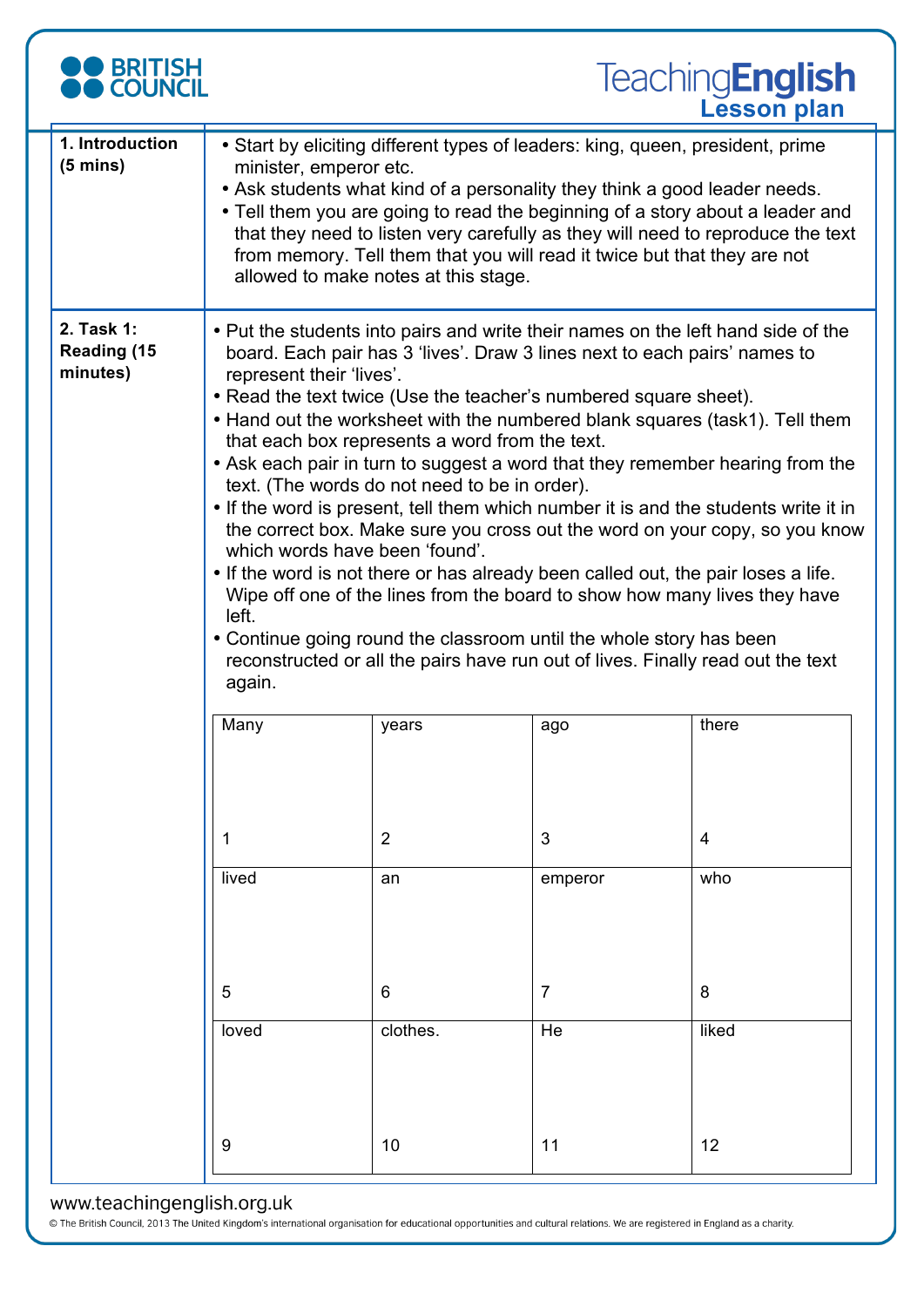

**Teaching English** 

|                                                                   | them                                                                                                                                                                                                                                                                                                                                                             | <b>SO</b> | much    | he     |  |  |  |
|-------------------------------------------------------------------|------------------------------------------------------------------------------------------------------------------------------------------------------------------------------------------------------------------------------------------------------------------------------------------------------------------------------------------------------------------|-----------|---------|--------|--|--|--|
|                                                                   | 13                                                                                                                                                                                                                                                                                                                                                               | 14        | 15      | 16     |  |  |  |
|                                                                   | changed                                                                                                                                                                                                                                                                                                                                                          | his       | clothes | almost |  |  |  |
|                                                                   | 17                                                                                                                                                                                                                                                                                                                                                               | 18        | 19      | 20     |  |  |  |
|                                                                   | every                                                                                                                                                                                                                                                                                                                                                            | hour      | and     | loved  |  |  |  |
|                                                                   | 21                                                                                                                                                                                                                                                                                                                                                               | 22        | 23      | 24     |  |  |  |
|                                                                   | to                                                                                                                                                                                                                                                                                                                                                               | show      | them    | off    |  |  |  |
|                                                                   | 25                                                                                                                                                                                                                                                                                                                                                               | 26        | 27      | 28     |  |  |  |
|                                                                   | to                                                                                                                                                                                                                                                                                                                                                               | his       | People. |        |  |  |  |
|                                                                   | 29                                                                                                                                                                                                                                                                                                                                                               | 30        | 31      |        |  |  |  |
| 3. Task 2:<br><b>Vocabulary</b><br><b>Focus (5-10</b><br>minutes) | • Pre-teach vocabulary: give the students the handouts with definitions of<br>vocabulary (worksheet 2) and write the vocabulary on the board. Students<br>have to match the vocabulary with the definitions. (Vocabulary on board:<br>show something off, vanity, invisible, silk, confused, magnificent, procession,<br>naked)                                  |           |         |        |  |  |  |
| 4. Task 3:<br><b>Reading and</b><br>prediction (5-10<br>minutes)  | • Give the students 3 possible ways the story might end (Task 3 on worksheet),<br>and ask them in pairs to guess which they think is correct. Alternatively, just<br>ask students to discuss how they think the story might end, without the<br>options.<br>• Get some feedback, and then read the whole story so students can check<br>who predicted correctly. |           |         |        |  |  |  |
| www.teachingenglish.org.uk                                        |                                                                                                                                                                                                                                                                                                                                                                  |           |         |        |  |  |  |